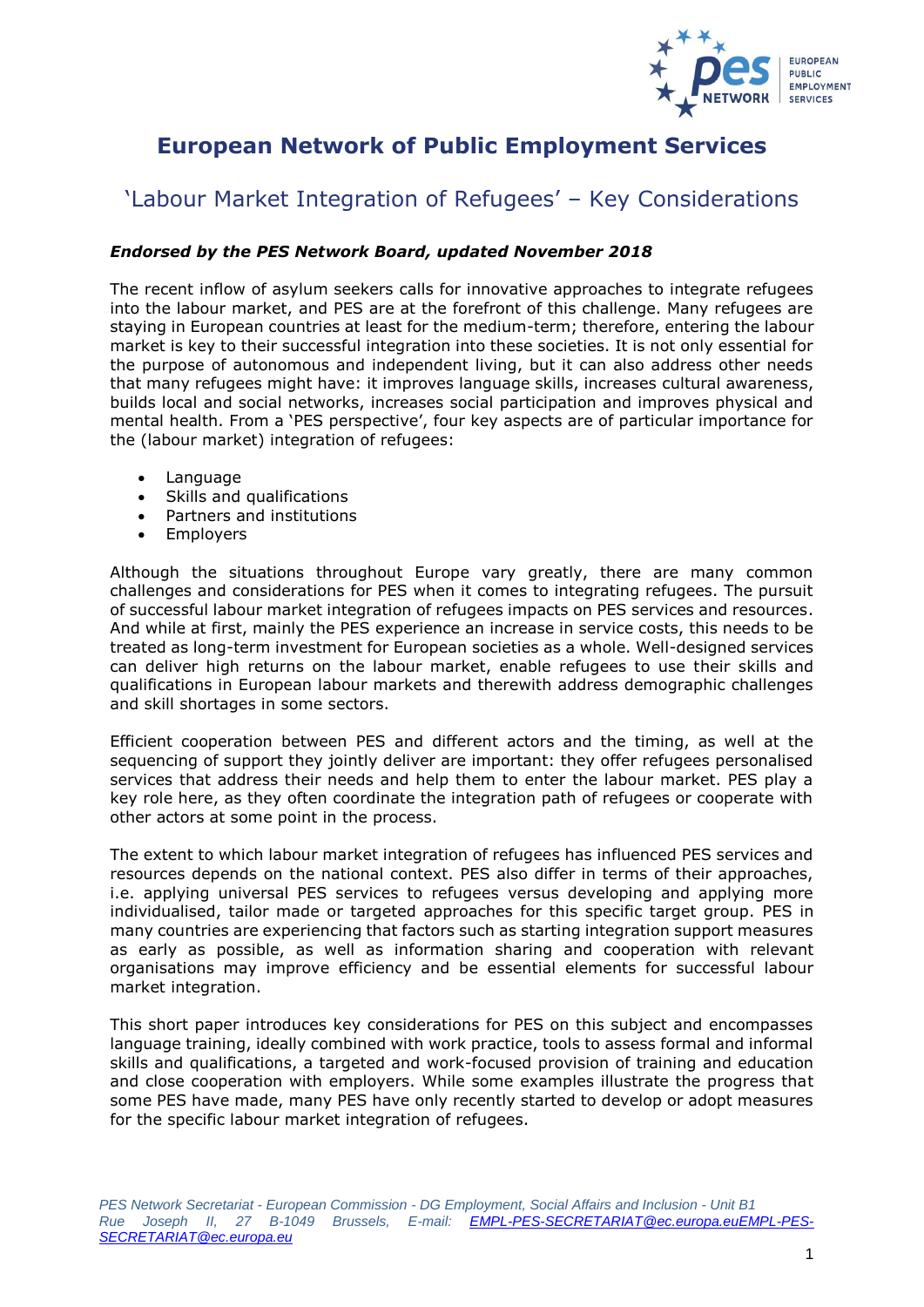

### *Language*

Language skills are the first step towards labour market integration as they enable and motivate refugees and asylum seekers to interact with future employers, public institutions and the wider society in which they want to integrate.

Language training should not hold a person back from finding work and participate in society, but rather be combined with work experience (internships, apprenticeships, volunteering). Therefore, timing, length, flexibility of provision (format and times in the day) of language training and the combination of language training with work-related experiences or services are important aspects to consider for PES. In addition, engaging with employers is important to facilitate on-the-job language learning that goes along with the vocational skills a refugee or asylum seeker might need.

Key consideration 1: Language training should be tailored to the personal situation, skills and qualifications of the individual refugee and combined with work practice.

Practice Zooms from PES in Europe:

Belgium: 'Learning Dutch on the work floor' is a project that provides language training and support in companies and not only involves teachers, but also co-workers. The aim is to align language skills with professional skills. In addition, PES Belgium-Flanders (VDAB) offers a work coach to support communication between the foreign speakers and their Dutch co-workers so that co-workers are actively involved. This ultimately supports sustainable integration at the work place.

Germany: PES Germany (Bundesagentur für Arbeit, BA) has created various possibilities for combining labour market policy measures with language acquisition. This means that language acquisition and the integration into the labour or vocational training market, can take place in parallel, thus avoiding waiting times between measures and accelerating the integration processes.

Key consideration 2: For 'work-ready' individuals, flexible on-the-job/combined language training would ideally be available to make 'work first' pathways a true and sustainable alternative for refugees.

Practice Zoom from PES in Europe:

Denmark: The 'staircase' model aims to identify individual's skills for labour market integration. The identification of skills is combined with Danish language lessons and through work practice as a part of the integrative training programme in Danish companies.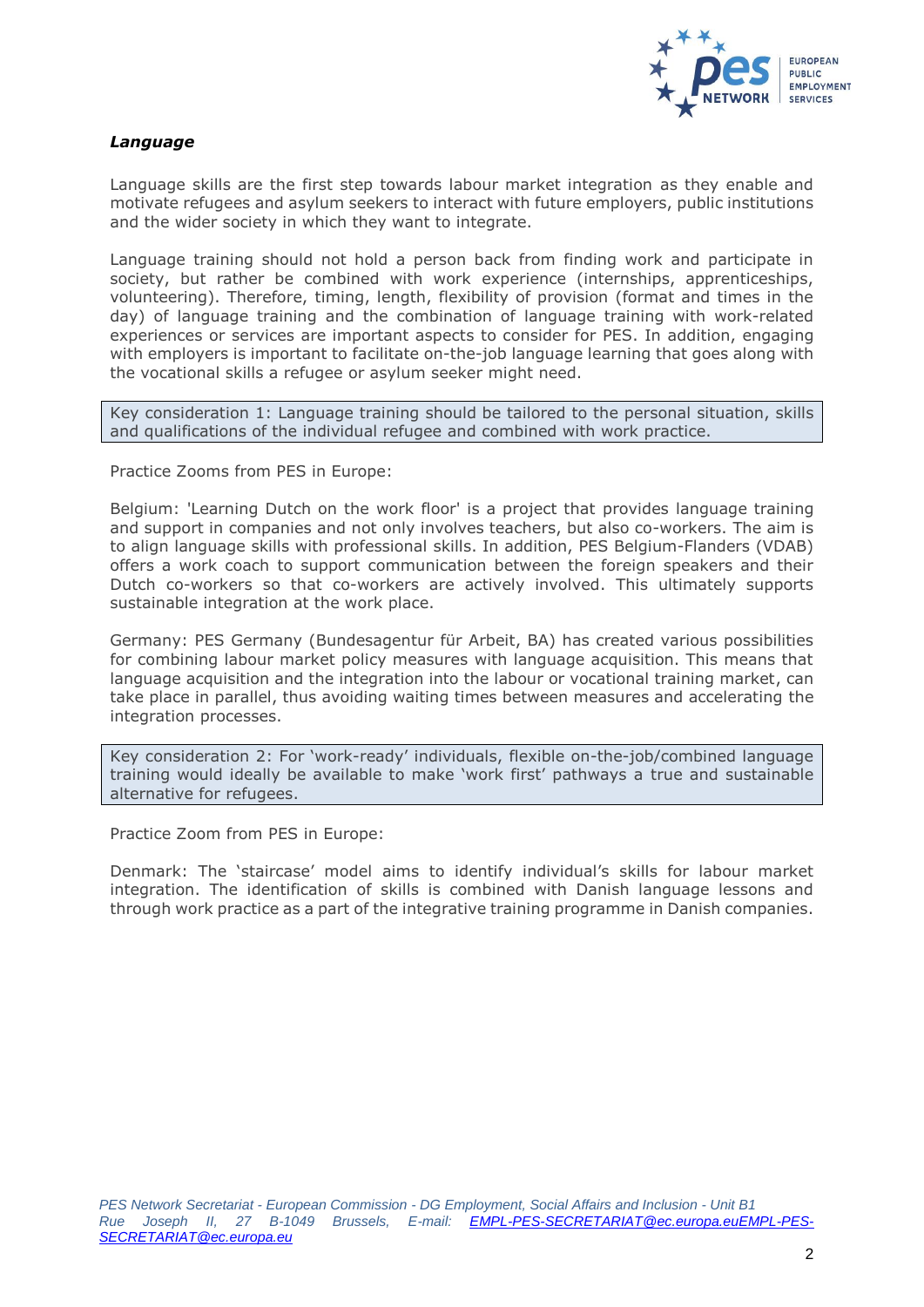

#### *Skills and qualifications*

Lack of information on qualifications and skills, makes it difficult for any PES to plan and provide services, let alone engage with employers. A large proportion of refugees come to Europe without documentation of their qualifications, which makes recognising pre-existing skills and qualifications a difficult exercise for PES. The aim is to adequately reflect and recognise acquired skills so that the refugees do not risk being unduly classified as 'unskilled' which again may discourage hiring by employers. Two aspects are particularly important: i) assessing skills effectively - whether these are formal or informal skills, hard or soft skills - considering which institution does the assessment at what time of the integration process and in what way; and ii) identifying and recognising qualifications appropriately - whether these are vocational qualifications or university degrees considering which institution is responsible for this and which qualifications are 'recognised' / 'transferrable'.

For PES, it is key to have tools in place (or available to them) that help them assess skills, recognise existing qualifications, support the acquisition of further skills and qualifications, and ultimately help to better match refugees with employment opportunities. The development of these tools and the provision of training depend on the national / sectoral educational and vocational systems, and some national systems might be more flexible than others. Therefore, PES also apply different approaches to assessing skills: they vary from self-assessments by refugees, assessments by job counsellors or technology-based systems to determine skills.

Key consideration 3: Cooperation between PES and the educational, vocational system and social partners is essential to determine if skills and qualifications can be acquired through the PES, through the education system or in employment. Cultural differences, staff capacities and competences need to be considered in all approaches to assess skills and qualifications.

Practice Zooms from PES in Europe:

l

Austria: The PES in Vienna started a 'competence check' in August 2015, which is a survey for refugees to assess their skills, qualifications and their language knowledge. The measure is also offered in the mother tongue of the refugees involved (Farsi-Dari, Arabic) and it lasts for five weeks for men and seven weeks for women. The aim is to recognise refugees' skills and qualifications and define any additional needs for qualifications, as well as to provide information about employment and the Austrian education system. The measure was rolled out in 2016 and it is offered by every local PES office in the federal provinces. There is not a standardised format as every local office carries out the competence check taking into account the specific circumstances in the respective federal provinces.

Germany: Vocational competence tests, 'MYSKILLS'<sup>1</sup>, was launched in 2016 in order to identify the competencies and work-relevant skills of refugees and migrants. There are different multilingual tests for around 30 different professions that use pictures and videos to assess the job-relevant skills of refugees, as well as domestic low-qualified jobseekers with work experience. It aims to make informal or non-formal learning (competencies) visible and usable for job entry and it enables further training.

Sweden: The early mapping of competences by the Swedish PES is possible through the use of multi-lingual, online guides on different occupations in order to help refugees assess

<sup>1</sup> See also PES practice 'Myskills – Recognising professional competences' (2017), available here: <http://ec.europa.eu/social/BlobServlet?docId=18693&langId=en>

*PES Network Secretariat - European Commission - DG Employment, Social Affairs and Inclusion - Unit B1 Rue Joseph II, 27 B-1049 Brussels, E-mail: [EMPL-PES-SECRETARIAT@ec.europa.euEMPL-PES-](mailto:EMPL-PES-SECRETARIAT@ec.europa.eu)[SECRETARIAT@ec.europa.eu](mailto:EMPL-PES-SECRETARIAT@ec.europa.eu)*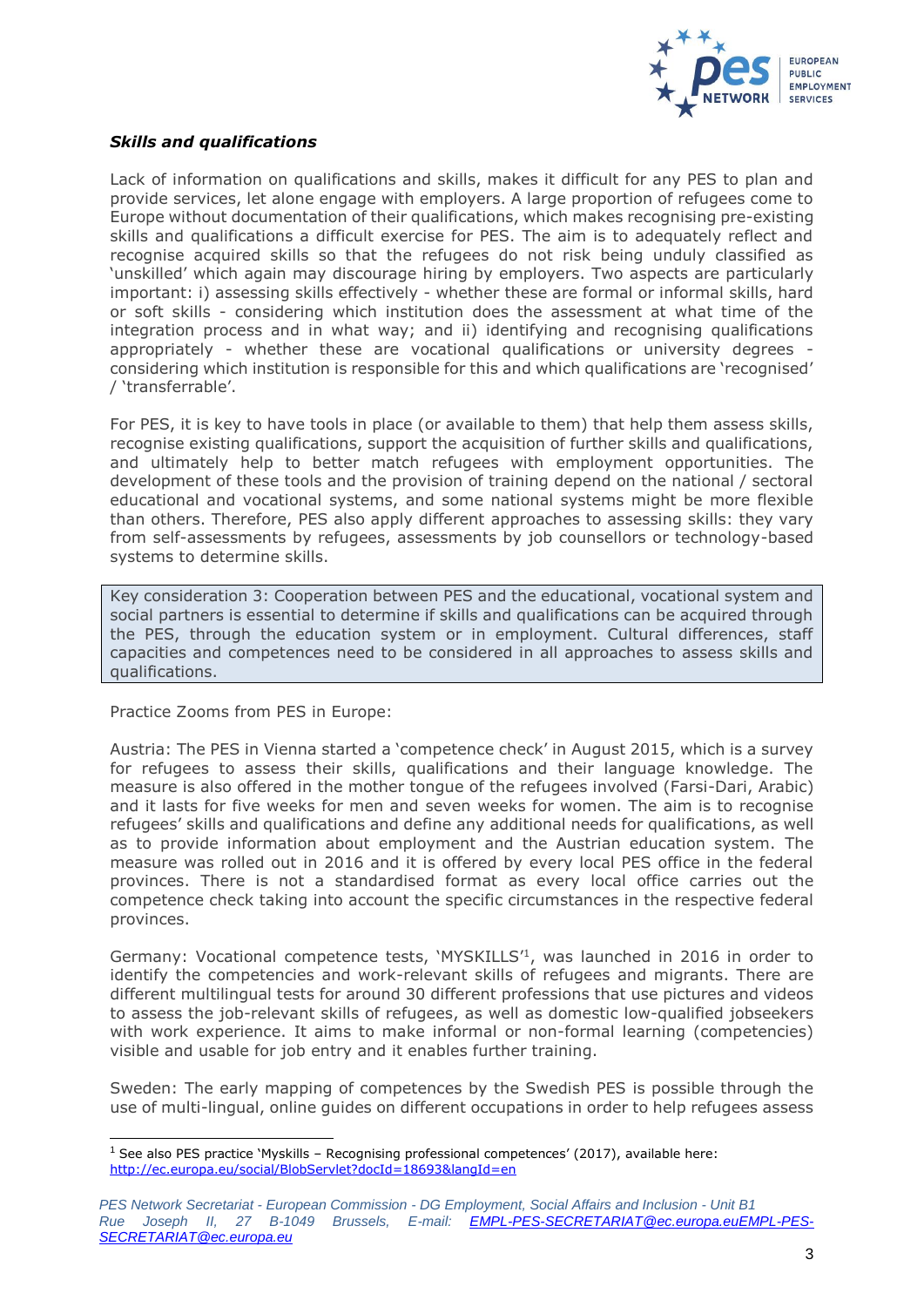

their own skills and qualifications against these occupations. This covers the following sectors: property maintenance, catering, transport, cleaning, care, commerce and technology. The guides were developed together with employers' organisations, and PES counsellors can assist refugees in using the guides.

Key consideration 4: Creating labour market 'fast-tracks' for work-ready or highly skilled asylum seekers and refugees is valuable. This requires close collaboration with employers and the education sector to define 'work-readiness', in order to recognise qualifications and provide adequate job opportunities, or to adapt on-the-job training schemes (such as apprenticeships, internships, work placements, etc.).

Practice Zoom from PES in Europe:

Belgium: Local Welfare Agencies (OCMW), the Agencies for Civic Integration and PES Belgium-Flanders (VDAB) provide integrated reception points for refugees and asylum seekers with higher educational degrees, knowledge of Dutch, German, French or English and from countries with high likelihood of recognition. They are offered rapid skills assessment and are directed to job related activities, instead of civic integration and language courses. After a pilot project phase the reception points for refugees and asylum seekers with higher educational degrees will be further developed and imbedded into the service provision of PES Belgium-Flanders (VDAB).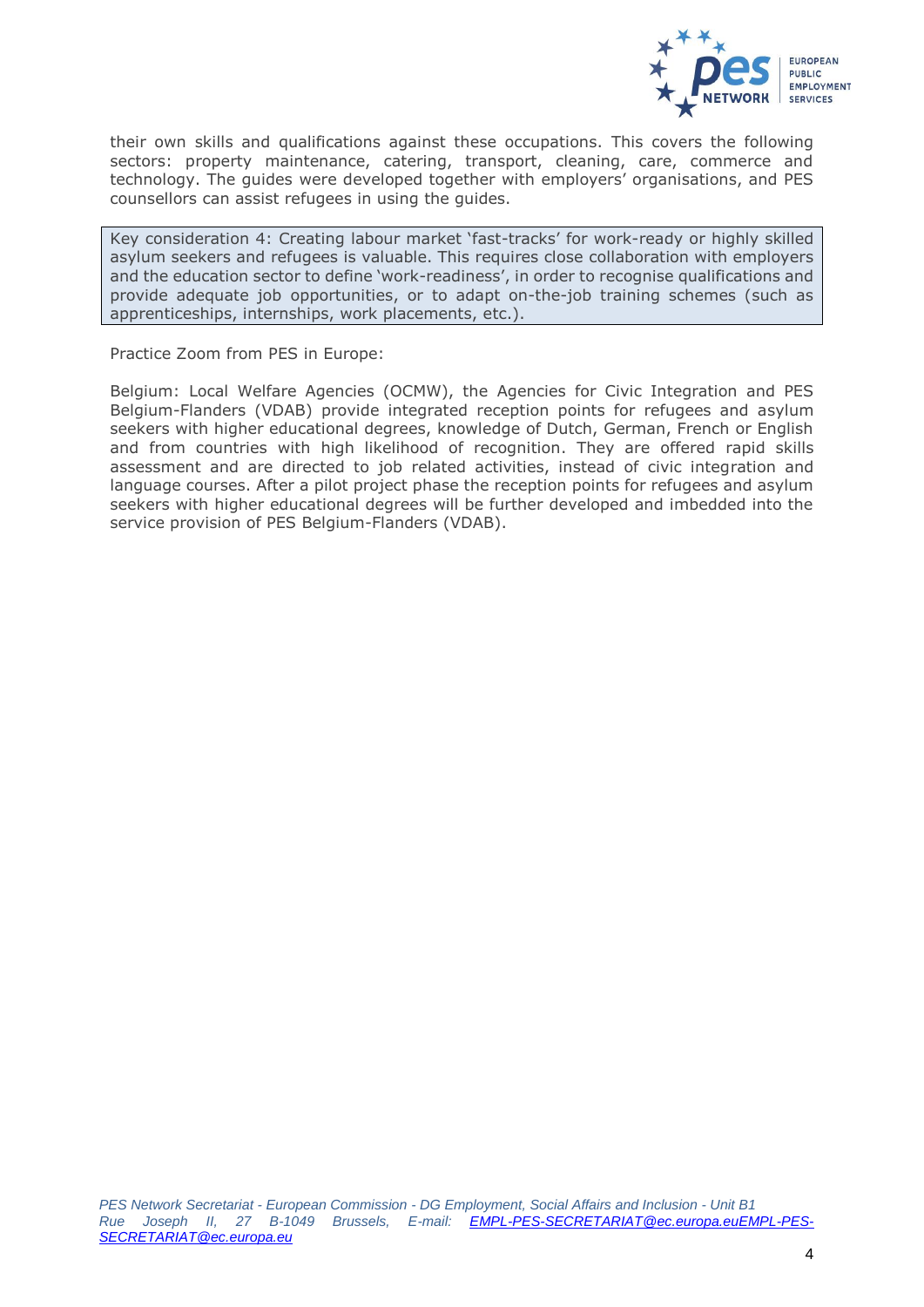

#### *Partners and institutions*

How and when services are provided by a range of actors in close collaboration determines the path that a refugee takes towards employment. Refugees need support from various actors, as they often face multiple barriers for labour market integration, such as insufficient language skills, challenges related to skills assessment and recognition of qualifications. Experiences of traumatic events or a lack of knowledge about institutional or cultural arrangements may complicate further. Systematic and effective cooperation between PES and relevant organisations (municipalities, migration offices, NGOs, social partners) is essential to address these barriers and achieve one common goal: the successful integration into society.

When it comes to cooperation and sequencing of support, the role of the PES varies across European countries. Some PES play an active role as the coordinator of services, and some PES contribute at a later stage In most cases, PES cooperate with agencies working across different governance levels (national, regional, local) or/and with agencies that are not 'business as usual' for the PES (such as migration offices or the police). It is therefore important to determine effective ways of sequencing and timing services, along with formal, operational agreements on collaboration and data sharing to avoid demotivation and devaluation of skills of the refugees.

Key consideration 5: Information sharing arrangements between institutions improve efficiency, and PES should work with other actors to establish well-functioning processes and define roles in order to cater for different needs in the timing and sequencing of services. The overall aim would be to provide support as early as possible and address other needs that are equally crucial for employment (e.g. health care, housing, language).

Practice Zooms from PES in Europe:

l

Germany: Twenty-four reception centres<sup>2</sup> across Germany enhance the cooperation between PES, the federal office for recognition of refugees (BMAF), Federal States (Bundesländer) and municipalities in order to combine steps in the asylum procedure and to provide measures of labour market integration as early as possible. Asylum applications for refugees who come from countries with a high or low likelihood of asylum recognition are assessed within 48 hours. People with a high likelihood of recognition already receive PES counselling and information on integration courses provided by the BMAF *during* the asylum procedure. This model enabled better sequencing and data sharing around individual steps in the asylum application procedure. This also facilitates a quicker validation of qualifications and competences and language skills assessment. This results in more appropriate training courses for individuals that accelerate the integration process.

Norway: The Integration Programme for refugees provides functional cooperation between integration authorities, PES, health authorities, educational institutions etc. Close cooperation with employers ensures better job opportunities and may sometimes result in early exit from the Introduction Programme to the labour market.

Key consideration 6: Social networks of refugees and local labour market needs, as well as learning about cultural aspects of the host country are important factors in the integration

<sup>&</sup>lt;sup>2</sup> See also PES practice 'Integrated labour market services for asylum seekers in arrival centres' (2018), available here:<http://ec.europa.eu/social/BlobServlet?docId=19255&langId=en>

*PES Network Secretariat - European Commission - DG Employment, Social Affairs and Inclusion - Unit B1 Rue Joseph II, 27 B-1049 Brussels, E-mail: [EMPL-PES-SECRETARIAT@ec.europa.euEMPL-PES-](mailto:EMPL-PES-SECRETARIAT@ec.europa.eu)[SECRETARIAT@ec.europa.eu](mailto:EMPL-PES-SECRETARIAT@ec.europa.eu)*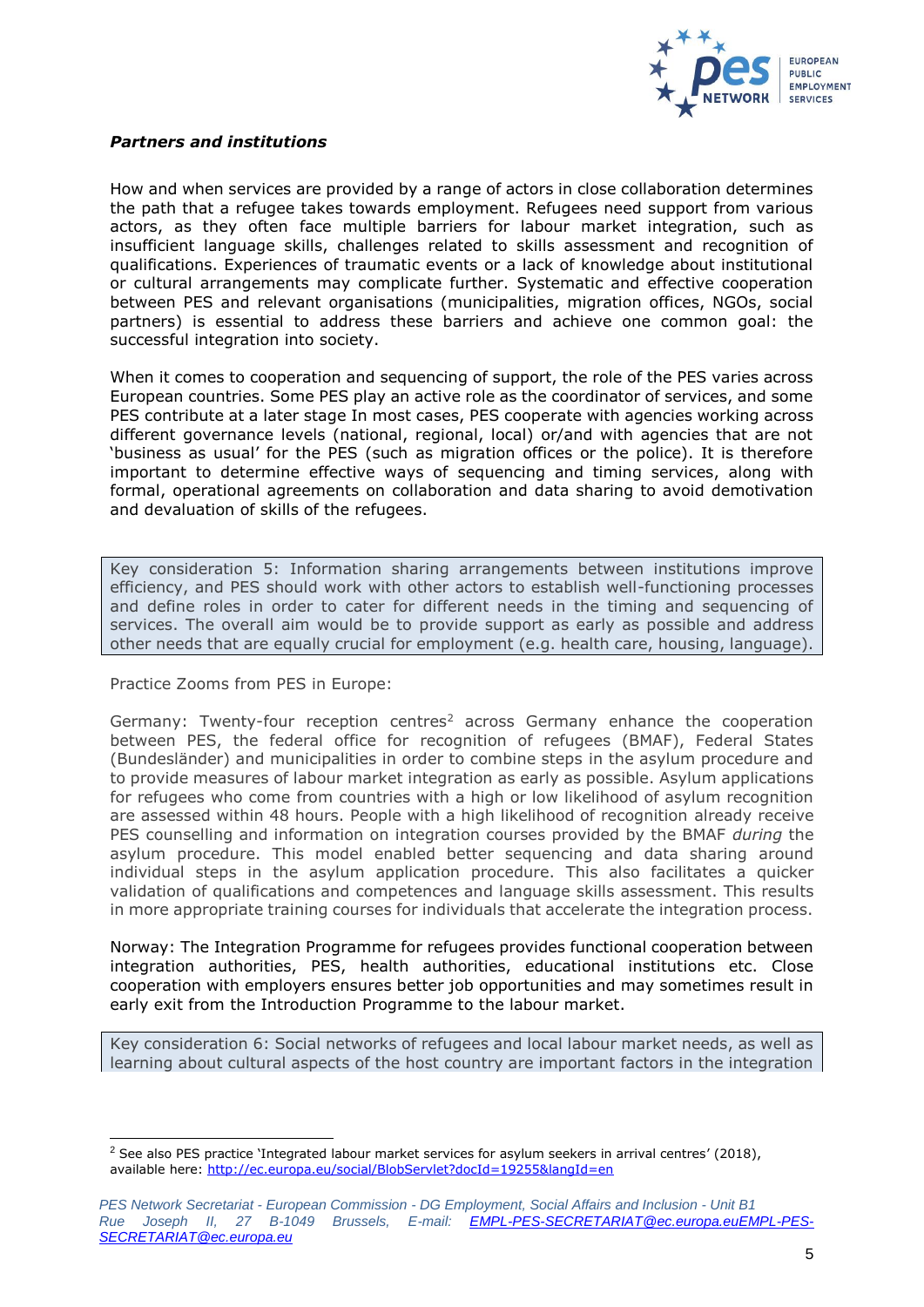

path from reception centres to independent employment. Close cooperation with municipalities can help to plan services and to maximise local skills matches.

Practice Zoom from PES in Europe:

Finland: The integration training (3-5 years) has changed to a more flexible and personal approach, including modules of language studies (also 'vocational language') and Finnish culture, vocational education, training for entrepreneurship, voluntary work, distance learning and voluntary learning between official training modules and work-related measures, e.g. work placements, job search and integration training in a vocational training environment. Many regions have also included a 4 to 6 week orientation module in the language of individual refugees when tendering integration training. Vocational oriented language training based on labour market needs is an important content of the integration training. This currently covers the vocational language in the hotel and catering industry; manufacturing; construction and building; health and care; and software development.

Norway: A fast track access to the labour market for refugees is agreed between the Ministry of Labour and Social Affairs, the Norwegian Association of Local and Regional Authorities and the social partners. The aim is to facilitate good job brokerage arenas within selected industries where labour shortages are identified. Providing financial measures to employers will reduce their risk of hiring labour force and thereby give job opportunities to 'job-ready' candidates or to those who only need very short qualification measures to become ready for the job market.

Spain: A network called ARIADNA has been established. This is composed of NGO´s (ACCEM, CEAR, Red Spanish Cross, The Mercy Migrations) and four Reception Centres for Refugees (CAR), which depends on the Ministry of Employment and Social Security. The main aim of the network is to promote labour integration of asylum seekers and beneficiaries of international protection. In addition, two specific aims are contemplated: to inform refugees about the socio-economic local reality in order to develop the integration path, and to provide tools that allow social and cultural conviviality with the reception society. The main activities are divided in two groups: direct actions to beneficiaries (vocational training, self-employment) and complementary actions (awareness, transnationality and staff training).